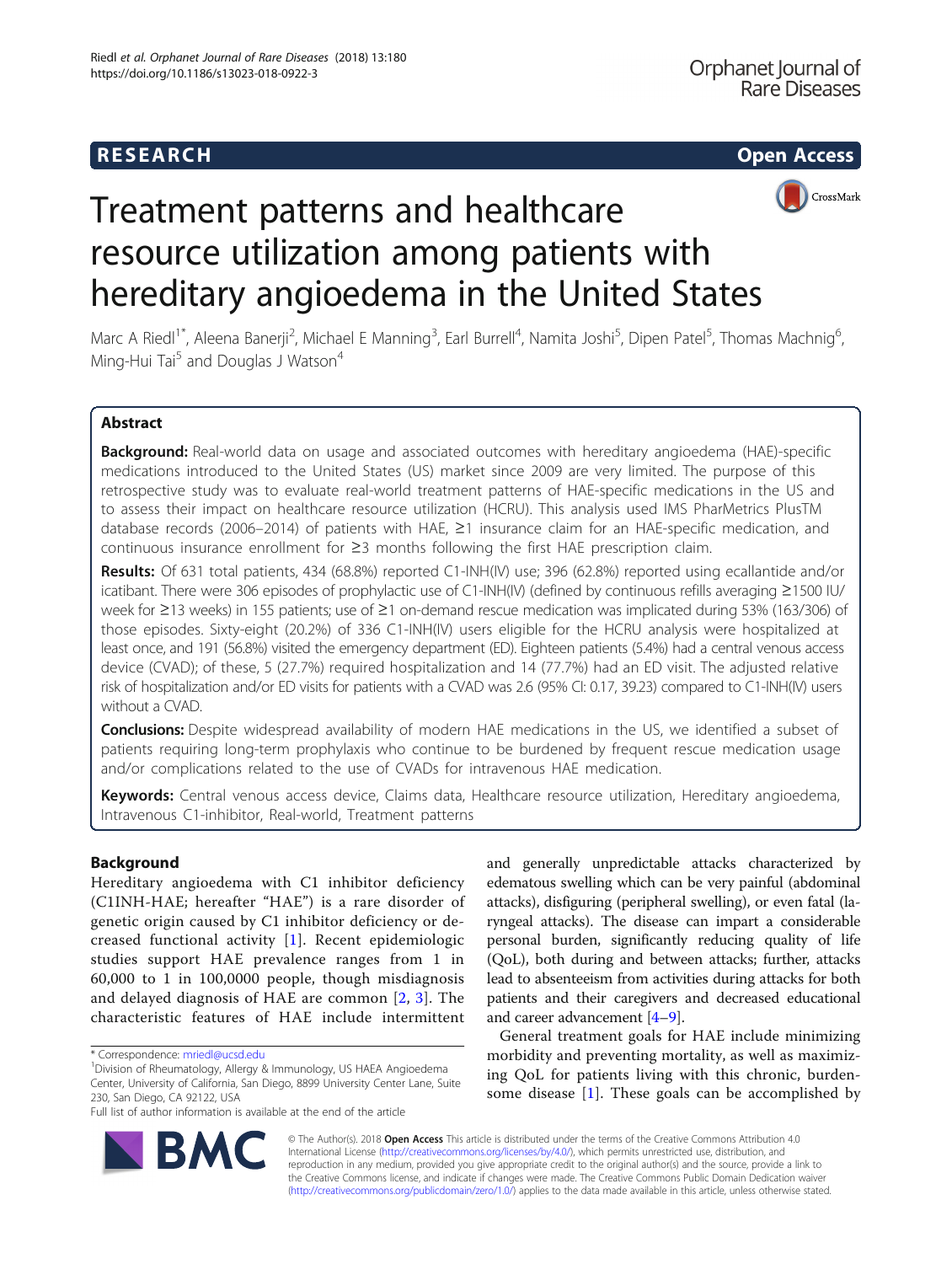effective "on-demand" treatment of attacks, as well as routine prophylaxis of attacks, if warranted. Prior to 2008, medications for the acute treatment of HAE in the United States (US) were limited to supportive treatment. There are now four US Food and Drug Administration (FDA)-approved on demand treatments for HAE attacks: intravenous (IV) plasma-derived C1-INH [C1-INH(IV) Berinert®, CSL Behring, Marburg, Germany]; subcutaneous (SC) icatibant (Firazyr®, Shire, Lexington, MA); SC ecallantide (Kalbitor®, Shire), and IV recombinant human C1-INH (Ruconest®, Pharming Healthcare, Inc., Berkeley Heights, NJ).

Prophylaxis options remain more limited, and historically included oral attenuated androgens and antifibrinolytic agents (eg, tranexamic acid). Long-term use of oral androgens, while convenient and inexpensive, are associated with a number of health risks, toxicities, and adverse side effects. Thus, they are generally not preferred for long-term prophylaxis, and are particularly unsuitable for young patients and women, especially during pregnancy or breast-feeding [\[1](#page-6-0), [10](#page-6-0)–[12\]](#page-6-0). Antifibrinolytics are not recommended because of their lower efficacy relative to other prophylactic options [\[1](#page-6-0), [13](#page-6-0)]. Newer disease-specific options for HAE prophylaxis include plasma-derived C1-INH(IV) (Cinryze®, Shire ViroPharma, Lexington, MA), FDA-approved in 2008, a SC formulation of C1-INH (C1-INH[SC]; HAEGARDA®, CSL Behring, Marburg, Germany) approved by the FDA in June 2017, and a SC monoclonal antibody (lanadelumab; TAKHZYRO™, Shire, Lexington, MA) FDA-approved in August, 2018. Routine prophylaxis with C1-INH(IV) reduces the median and mean attack frequency by half [\[14\]](#page-6-0), while C1-INH(SC) at the approved dose of 60 IU/kg was shown to reduce the median (mean) attack frequency by 95% (84%) [[15](#page-6-0)].

The introduction of HAE-specific therapies for both on-demand and prophylaxis treatment represented major advancements in HAE disease management, and self-administration has been embraced as a safe and feasible practice. Despite these new treatments which can effectively alleviate the disease burden for many patients, IV medication use may pose certain challenges, including difficulty gaining and/or maintaining venous access, or logistical issues pertaining to proper infusion procedure; some patients are simply reluctant to self-administer IV medication because of physical or psychological barriers [[16](#page-6-0), [17\]](#page-6-0). The extent to which these factors influence outcomes are currently poorly understood.

Real-world data are particularly useful for evaluating medication usage patterns and can help to quantify certain relevant outcomes. While long-term studies, observational cohorts, and registry data have been published for individual HAE products [[18](#page-6-0)–[22\]](#page-6-0), there are limited real-world data on general usage patterns encompassing all available disease-specific HAE medications in the US population, including concomitant medication usage

patterns. Most notably, no studies have specifically evaluated outcomes associated with the use of IV versus non-IV medications.

The purpose of this retrospective study was to evaluate real-world treatment patterns of HAE-specific medications in the US and to assess their impact on healthcare resource utilization (HCRU).

# **Methods**

# Data source

This non-interventional, retrospective cohort study was conducted using de-identified data from the IMS Phar-Metrics Plus™ database (formerly IMS LifeLink™ Health Plan Claims Database) for the period January 1, 2006 to December 31, 2014. The PharMetrics Plus database captures paid claims to health providers for over 80 insurance and managed care plans throughout the US including inpatient and outpatient care. The data available include health plan enrollment information, demographic characteristics, diagnosis, diagnostic procedures, lab tests, and prescription drug use. The data are representative of the US national commercially insured population in terms of age and sex, including adjudicated claims for more than 47 million unique enrollees per year. The PharMetrics Plus database is fully compliant with the Health Insurance Portability and Accountability Act of 1996 (HIPAA) privacy regulations. As all patientlevel data are HIPAA-compliant and certified anonymous, Institutional Review Board approval and patient informed consent were not required for this study. In order to comply with HIPAA, the databases were de-identified to preserve patient anonymity and confidentially.

# Study cohort

Criteria for inclusion in the overall HAE study cohort included a recorded diagnosis of HAE (InternationaI Classification of Diseases, 9th Revision, Clinical Modification [ICD-9-CM] code 277.6, "other deficiencies of circulating enzymes") and  $\geq 1$  prescription claim(s) for an HAE-specific medication [C1-INH(IV)/Cinryze®), C1-INH(IV)/Berinert®, icatibant, ecallantide during the study period (Fig. [1](#page-2-0)). Recombinant C1-INH(IV)/Ruconest was not included in the analyses because of its late approval (July 2014) relative to the study period, and C1-INH(SC) was not yet available. Since the focus of this research was the use of the more recently introduced HAEpecific medications, patients using oral androgens or tranexamic acid as their only medication(s) for HAE were not included. Continuous health plan enrollment for ≥3 months after the first recorded HAE prescription claim during the study period ("medication index date") was also required for inclusion in the overall cohort. In addition to the overall cohort, there was a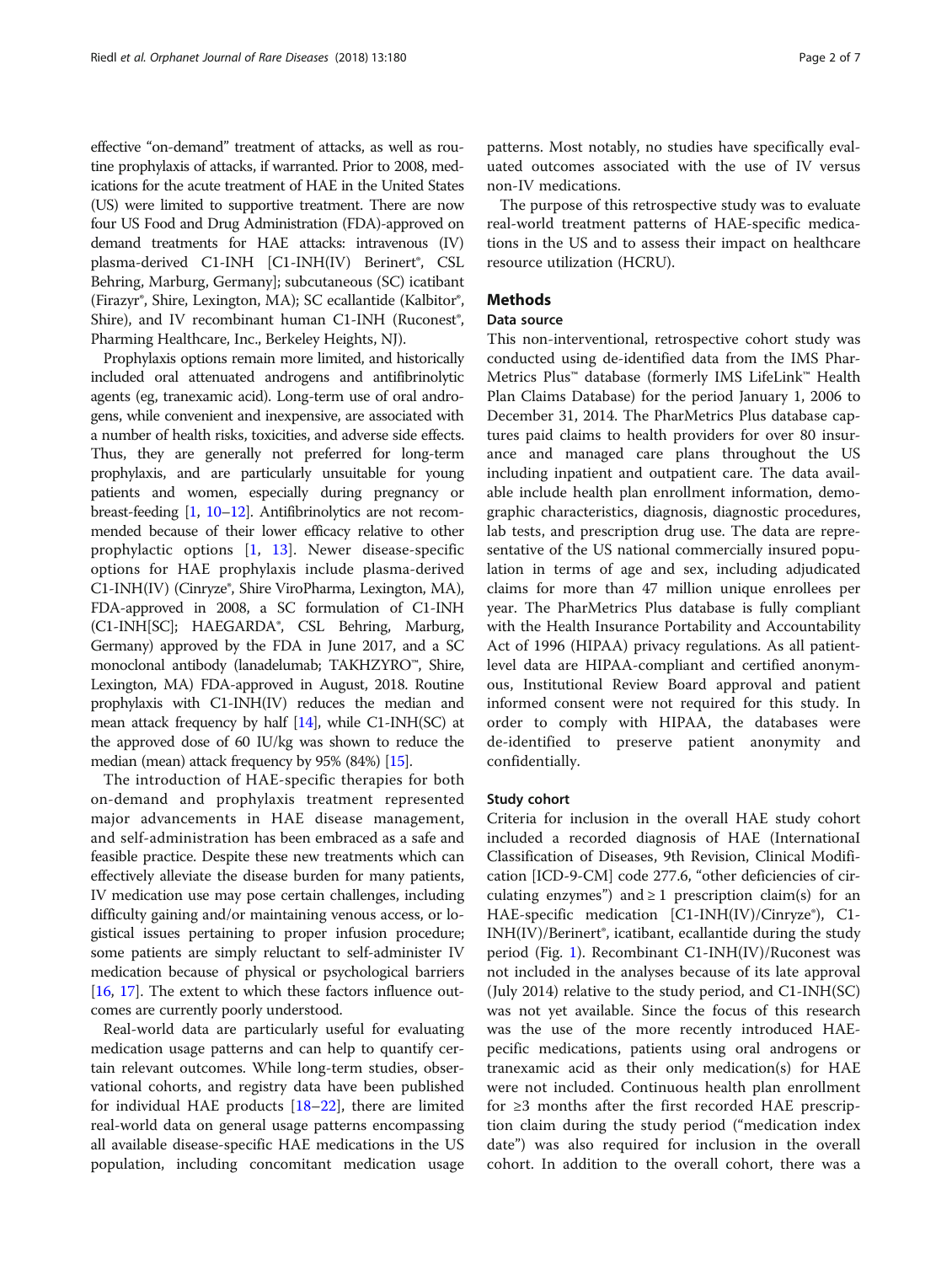<span id="page-2-0"></span>

HCRU analysis cohort, which was a subset of the overall cohort. Additional eligibility criteria for the HCRU cohort included ≥3 months of continuous health plan enrollment prior to the HAE medication index date and ≥1 month continuous enrollment after the HAE medication index date. The HCRU cohort was further sub-divided into two cohorts: a HCRU cohort with and without any central venous access device (CVAD) use (identified as SC port intended for long-term infusion therapy using current procedural terminology [CPT®] codes).

The HCRU-CVAD cohort included patients with either of the following claim patterns: a claim for a CVAD inserted ≤13 weeks before the HAE medication index date and in place until, and for at least 30 days after the HAE medication index date; or, a claim for a CVAD inserted at any time during the use of an HAE-specific medication and in place for 30 days or longer.

# C1-INH(IV) users and HAE rescue treatment assessment

For this analysis, prescription data were evaluated based on the general assumption that filled prescriptions equated to medication usage by the patients. For on-demand medications, this assumption may lead to higher estimates of actual usage, since on-demand medication is also standby medication, not all of which is necessarily consumed by the patients. Also, due to the inability to definitively categorize intended medical use of C1INH(IV) (on-demand vs prophylactic use), routine prophylactic C1-INH(IV) use was presumed based on minimum dose threshold and refill duration patterns. Prophylactic C1-INH(IV) use was defined by convention as continuous refills of C1-INH(IV) averaging ≥1500 IU/week for ≥13 consecutive weeks. Based on C1-INH(IV) product labeling, 1000 IU every 3 or 4 days is the recommended dosing for prophylaxis [\[23](#page-6-0)];

thus, ongoing usage at the lower end of this range (every 4 days) would average 1750 units per week. For this analysis, the designated minimum threshold of 1500 IU per week, combined with the required duration of this average refill activity over a period of at least 13 weeks, was determined to be reasonable for identifying ongoing, assumed prophylaxis use at or above the minimum recommended dosage, as well as ongoing usage slightly below that minimum to allow for the likelihood of real-world, individualized prophylaxis dosing regimens. The period from the start to end of such continuous refill activity qualified as an "episode" of assumed routine prophylaxis. Each episode fulfilling these criteria was assumed to represent a period of prophylactic C1-INH(IV) treatment for data analysis purposes.

On-demand C1-INH(IV) use was defined as C1-INH(IV) refilled at an average of <1500 IU/week for ≥13 weeks; this treatment episode was presumed to be on-demand use. Based on these definitions, one subject could have more than one episode of prophylactic C1-INH(IV) use and more than one period of on-demand use over the course of the study.

During periods of prophylactic C1-INH(IV) use, "rescue treatment" (on-demand use of HAE medication) was defined as any use of the following: ecallantide, icatibant, or a different C1-INH(IV) product than that identified as being used for prophylaxis.

#### Health care resource utilization analysis

HCRU outcomes of interest included hospitalizations, emergency department (ED) visits, and implantation of CVADs. CVAD use was deemed to be related to the use of IV HAE medication if it was inserted prior to, or at any time during the use of an HAE medication, and in place for at least 30 days.

HCRU was classified as all-cause, CVAD-related, and/ or HAE-related (using primary/secondary diagnosis of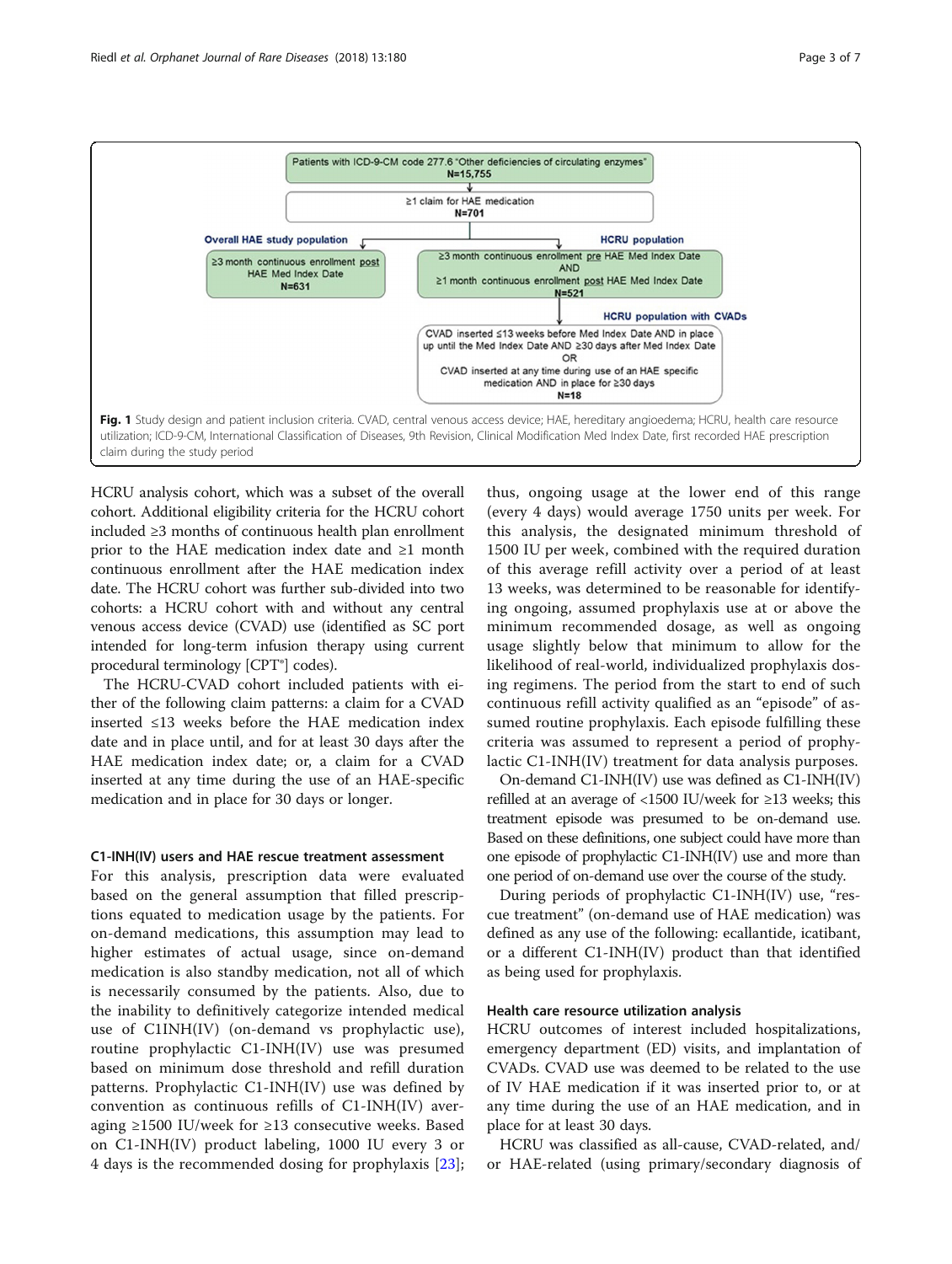HAE identified using ICD-9-CM codes). CVAD-related complications were identified using CPT codes for CVAD insertion, repair, partial replacement, complete replacement, and removal. All-cause HCRU was compared between patients with and without a CVAD.

In order to account for disease severity and comorbid conditions in the analysis prior to initiation of HAE treatment, the Charlson comorbidity index (CCI) score was computed for each patient using the Deyo adaptation [\[24](#page-6-0)]. The CCI provides a means of evaluating comorbidity impact, specifically as a predictor of one-year mortality risk, taking into account the number and seriousness of comorbid conditions [[25](#page-6-0)]. Comorbidities were flagged using ICD-9-CM codes and predetermined weights were applied to each comorbidity and summed to create an aggregate CCI summary score.

To assess the baseline comorbidity burden, the CCI score was computed for each patient in the period 6 months prior to the HAE medication index date.

#### Statistical analysis

A generalized linear model was used to examine the risk of all-cause and HAE/CVAD-related HCRU during the 12-month follow up period after the HAE medication index date. The association between HCRU (office visits, hospitalizations, and ED visits) and the use of a CVAD (vs none) was examined during the study period adjusting for age, geographic region, initial treatment course, payer type, insurance type, CCI, and pharmacy benefit. Some of the categories were collapsed for geographic region, payer, and insurance type variables due to small sample size. Propensity score matching was employed to balance the baseline differences in demographic and clinical characteristics between CVAD and non-CVAD users. Propensity scores (the estimated probability of initiating/using a CVAD) were calculated using a multivariable logistic regression model for all patients in the HCRU cohort. A matching algorithm was then used to match (1:1) patients with a CVAD to those without a CVAD.

Statistical tests of significance were two-sided, with a  $p$ -value <0.05 considered significant. All statistical analyses were performed using SAS 9.4 (SAS Institute Inc., Cary, NC).

# Results

#### Study cohort

A total of 631 patients with HAE (71% female, mean age 38.3 years) were identified as meeting the inclusion criteria of this study (Table 1). A majority (89.5%) of patients were of working age  $(17 \text{ to } < 65 \text{ years})$ , which was not unexpected given the commercial insurance nature of the PharMetrics Plus database. The mean CCI score

| ë                   | Age Distribution, n (%)            |            |
|---------------------|------------------------------------|------------|
|                     | $<$ 12 years $%$                   | 17(2.7)    |
|                     | 12 to <17 years (%)                | 27(4.3)    |
| r                   | 17 to $<$ 65 years (%)             | 565 (89.5) |
| $\ddot{\mathbf{s}}$ | $\geq$ 65 years (%)                | 22(3.5)    |
| l                   | Geographic region of the US, n (%) |            |
| l                   | East                               | 171 (27.1) |
| l                   | Midwest                            | 167 (26.5) |
|                     | South                              | 249 (39.5) |
|                     | West                               | 44 (7.0)   |
|                     | Payer Type, n (%)                  |            |
|                     | Commercial                         | 452 (71.6) |
|                     | Self-insured                       | 160 (25.4) |
|                     | Medicaid                           | 13(2.1)    |
| z                   | Medicare Risk                      | 2(0.3)     |

HAE hereditary angioedema, SD standard deviation

Other<sup>a</sup> 3 (0.5) Missing/unknown 1 (0.2) Charlson Comorbidity Index, mean (SD) 0.35 (0.78)

<sup>a</sup>Other included 1 patient (0.2%) each with the following: Medicare Cost (supplemental), State Children's Health Insurance Program, Rx Only

in the study population was low at 0.35 (range of possible scores, 0 [no comorbidity burden] to 25).

# HAE medication use

Table [2](#page-4-0) summarizes HAE medication usage patterns over the course of the study period. Any use of C1-INH(IV) was observed in 68.8% ( $n = 434$ ) of patients, about half of whom also received icatibant or ecallantide. About one-third (31.2%;  $n = 197$ ) of patients exclusively had claims for SC HAE medication(s) (icatibant or ecallantide) without concomitant use of C1-INH(IV). Exclusive use of C1-INH(IV) was observed in 37.2% of patients, and the remaining 31.5% of patients had claims for both SC and IV medications.

There were 306 episodes of prophylactic use of C1- INH(IV) in 155 (24.6%) patients with a mean duration of 339 (median, 245 days; range, 91–1891 days). Use of at least one rescue medication was observed during 53% (163/306) of prophylactic episodes. The most common rescue medications were icatibant (25% of episodes) and a C1-INH(IV) product other than that being used for prophylaxis (25% of episodes).

All HAE patients  $(N = 631)$ 

#### Table 1 Baseline characteristics of study cohort

Female 448 (71.0) Male 183 (29.0) Age (years), mean (SD) 38.3 (15.3)

Sex, n (%)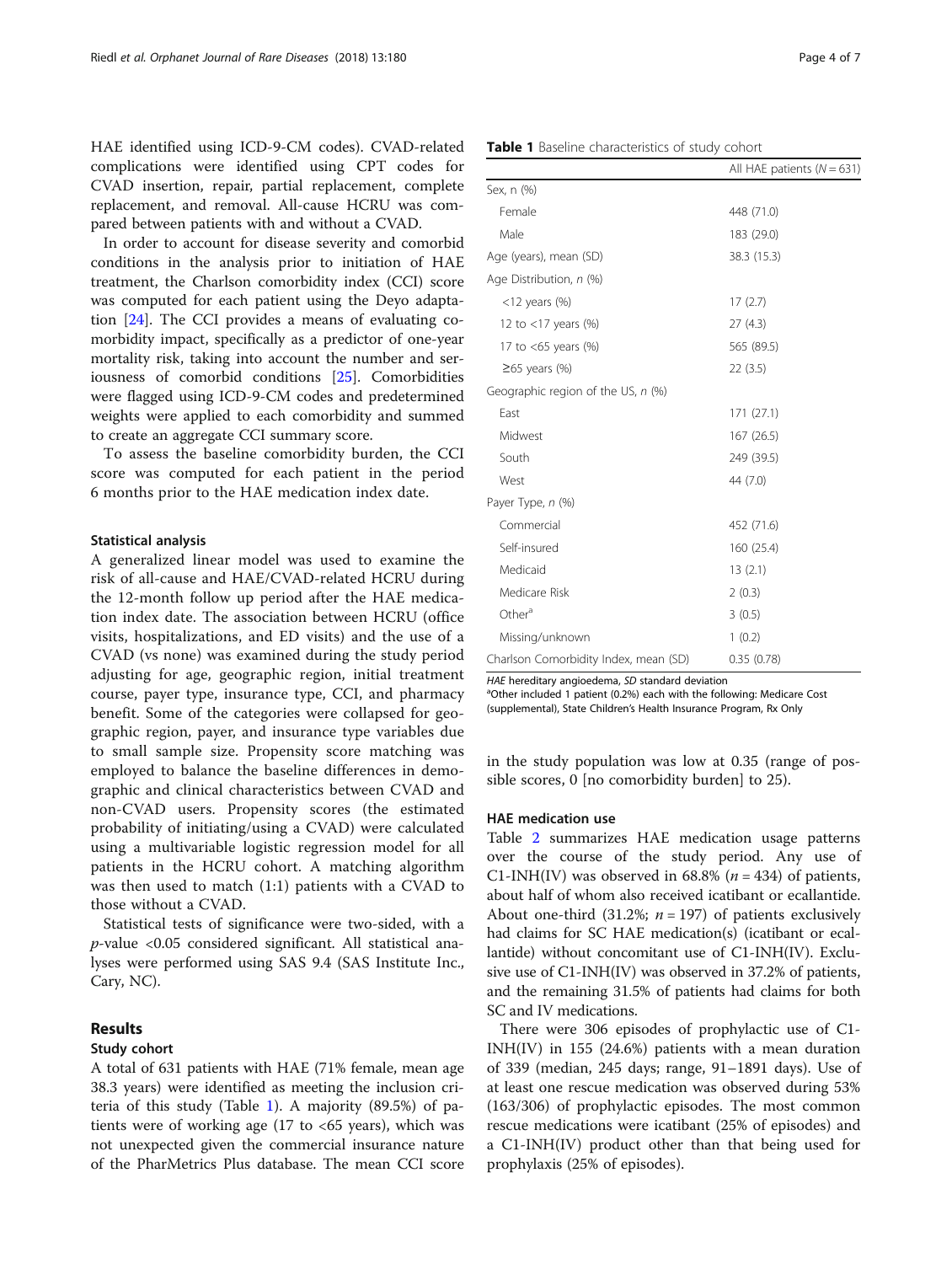<span id="page-4-0"></span>Table 2 HAE-specific medications used during study period (2006–2014) in 631 patients with HAE in the  $US<sup>a</sup>$ 

| <b>HAF Medications</b>                                                    | N (%) of Patients<br>$(N = 631)$ |
|---------------------------------------------------------------------------|----------------------------------|
| Icatibant and/or ecallantide only                                         | 197 (31.2)                       |
| Any use C1-INH(IV)                                                        | 434 (68.8)                       |
| C1-INH(IV)/Cinrzye                                                        | 110 (17.4)                       |
| C1-INH(IV)/Cinryze + icatibant/ecallantide                                | 97 (15.4)                        |
| C1-INH(IV)/Berinert                                                       | 87 (13.8)                        |
| C1-INH(IV)/Berinert + icatibant/ecallantide                               | 53 (8.4)                         |
| $C1$ -INH(IV)/Cinryze + $C1$ -INH(IV)/Berinert +<br>icatibant/ecallantide | 49 (7.8)                         |
| C1-INH(IV)/Cinryze + C1-INH(IV)/Berinert                                  | 38 (6.0)                         |

HAE hereditary angioedema

<sup>a</sup> All HAE-specific medications recorded during study period

# Central venous access device use and complications

A total of 521 patients contributed to the HCRU analysis. Among 336 C1-INH(IV) users in the HCRU analysis, 18 (5.4%) were identified as having a CVAD (all SC ports) deemed related to their use of C1-INH(IV). Ten (55.6%) of the 18 patients with a CVAD had at least 1 major complication leading to CVAD replacement or repair (Table 3).

#### Hospitalization and emergency department visits

Overall, 477 of the 521 patients (91.6%) in the HCRU analysis had one or more doctor's office visits, 79 (15.2%) experienced one or more hospitalizations, and 271 (52.0%) had one or more ED visits during the study period. Users of C1-INH(IV)  $(n = 336; 64.5%)$ had higher crude rates of hospitalization (20% vs 6%) and ED visits (57% vs 43%) compared with patients not using an HAE medication requiring IV access (Table 4).

Among the 18 CVAD users, 5 (27.8%) required hospitalization during the study period compared to 74 (15%) non-CVAD patients (unadjusted data). Fourteen (77.8%) CVAD patients visited an ED during the study

Table 3 Prevalence of CVAD-related complications<sup>a</sup>

| CVAD-related complication                                         | Patients with a CVAD<br>$N = 18$ |
|-------------------------------------------------------------------|----------------------------------|
| Any complication, n (%)                                           | 10 (55.6)                        |
| Specific complications, $n$ (%) <sup>a</sup>                      |                                  |
| Mechanical complication                                           | 7(38.9)                          |
| Removal of pericatheter and insertion of<br>replacement catheter  | 7(38.9)                          |
| Other and unspecified infection due to<br>central venous catheter | 2(11.1)                          |
| Local infection due to central venous catheter                    | 1(5.6)                           |

CVAD central venous access device

<sup>a</sup>A given patient may have had more than one CVAD-related complication

Table 4 Crude (unadjusted) rates of healthcare resource utilization (HCRU) stratified by C1-INH(IV) use/non-use and by CVAD use/non-use

|                                  | <b>HCRU</b><br>$n$ (%) of patients with any HCRU <sup>a</sup> |            |
|----------------------------------|---------------------------------------------------------------|------------|
|                                  | Hospitalization                                               | FD Visit   |
| Overall $(n = 521b)$             | 79 (15.2)                                                     | 271 (52.0) |
| By C1-INH(IV) use                |                                                               |            |
| C1-INH(IV) users $(n = 336)$     | 68 (20.2)                                                     | 191 (56.8) |
| Non-C1-INH(IV) users $(n = 185)$ | 11(5.9)                                                       | 80 (43.2)  |
| By CVAD use                      |                                                               |            |
| CVAD users $(n = 18)$            | 5(27.8)                                                       | 14 (77.8)  |
| Non-CVAD users $(n = 503)$       | 74 (14.7)                                                     | 257 (51.1) |

CVAD central venous access device, ED emergency department, HCRU healthcare resource utilization

<sup>a</sup>During study period; percentages reflect row %

b Total HCRU analysis population

period, compared to 257 (51.1%) non-CVAD patients (Table 4). In the propensity score-matched analysis in which 15 of the 18 CVAD users were matched 1:1 to non-CVAD user controls, the adjusted relative risk of hospitalization or ED visit was still higher in CVAD users compared to non-CVAD users (relative risk 2.6; 95% CI 0.17, 39.23).

#### **Discussion**

This study of 631 unique patients is the largest study of its kind to evaluate real-world treatment patterns and outcomes in a US cohort of patients with HAE. During the study time window (2006–2014), C1-INH(IV), either as on-demand or prophylactic treatment, was the most frequently used medication for management of patients with HAE in the US. Slightly more than two-thirds of patients had claims for C1-INH(IV) during the 9-year study period. Our data suggest that C1-INH(IV) was used for routine HAE prophylaxis by at least 25% of patients, with the caveat that due to the nature of the prescription data analyzed, intended use (prophylactic vs on-demand) could only be assumed. As a surrogate means of assigning intention of use, we devised parameters for defining prophylactic use based on C1-INH(IV) refill activity. In more than half of episodes that were identified as prophylactic episodes, claims for ongoing prescriptions of HAE on-demand medications were observed. This is likely to reflect the implementation of current US HAE guidelines stating patients on a prophylactic treatment regimen must also have access to effective on-demand treatment for acute attacks [[1\]](#page-6-0). These observations may also corroborate findings from a recent HAE patient survey which included 47 users of C1-INH(IV) for routine HAE prophylaxis who reported breakthrough attacks with a frequency of at least once per month [\[16](#page-6-0)].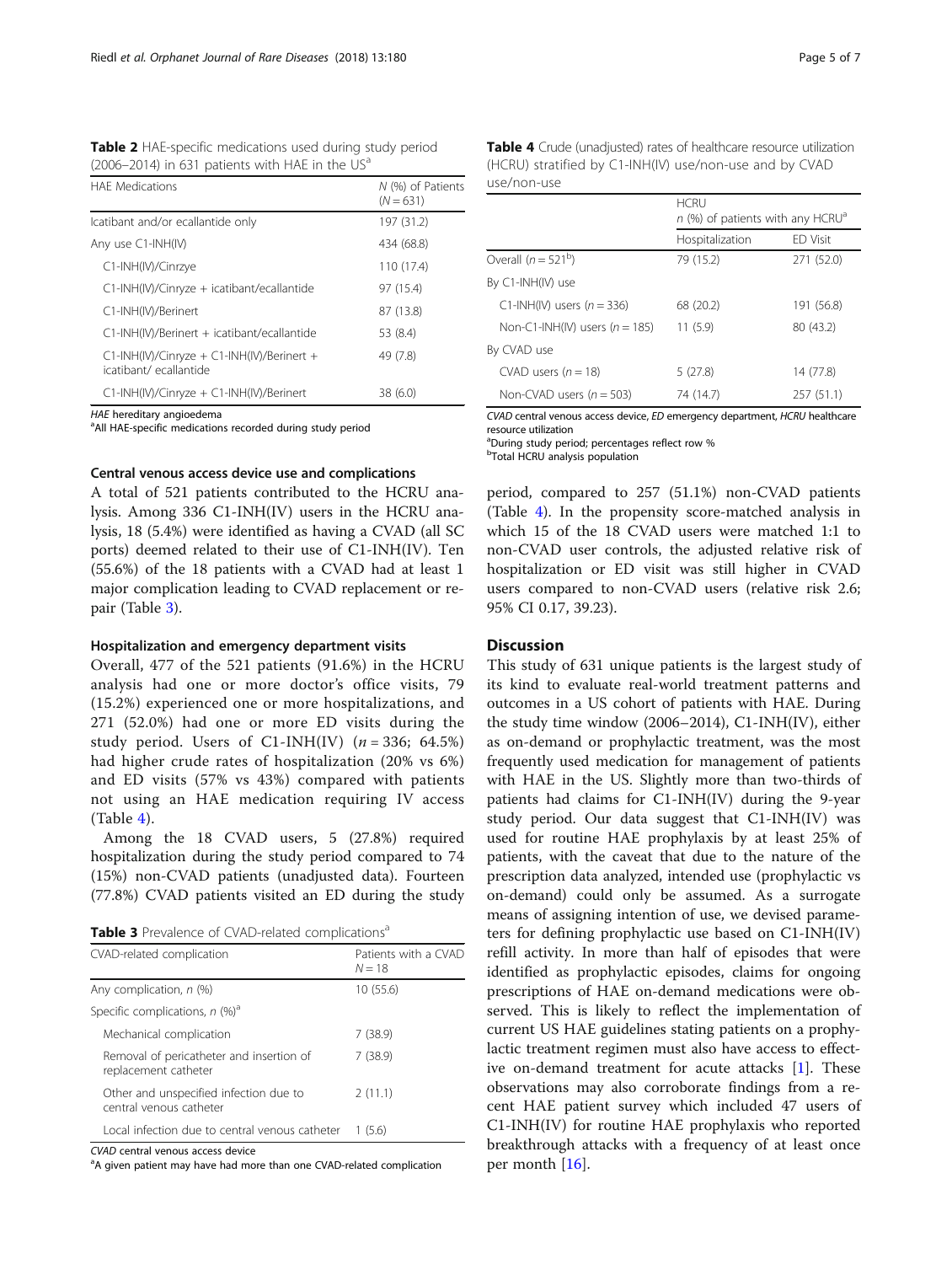The use of CVADs such as subcutaneous ports is strongly discouraged by the US Hereditary Angioedema Association Medical Advisory Board unless deemed as a last resort [[1](#page-6-0)]. It is well-known that CVADs are associated with a number of medical risks including infections and thrombotic complications [\[26](#page-6-0)–[29\]](#page-6-0). Up until recently, only anecdotal reports were available describing complications in HAE patients with ports, including thrombosis and systemic fungal infection [\[30\]](#page-6-0). Based on our study we estimated the prevalence of port use in the US HAE population during the study period who used regular C1-INH(IV) infusions to be around 5% and that more than half of those patients with a CVAD experienced at least one major complication leading to CVAD replacement or repair. A similarly high risk of CVAD complications was reported in a recent patient survey which included HAE patients with ports and weekly intravenous C1-INH infusions [\[16](#page-6-0)]. Our data also revealed higher levels of healthcare utilization (eg, hospitalizations, ED visits) in the subgroup of patients who were port users. However, an important limitation of interpreting these findings is that the data could not determine causality between CVAD use and reasons for the higher rates of healthcare visits. It is certainly possible that patients with CVAD had more severe disease and/or had other underlying risk factors that predisposed them to more frequent hospitalization and/or emergency care, and issues other than port use likely contributed to this finding.

There are several additional limitations that need to be considered when interpreting the findings presented herein. Most notably, claims data do not provide a definitive means of identifying intent of medication usage. Therefore, while medication claims were interpreted as usage and a surrogate marker for breakthrough attacks for the purposes of this analysis, it is understood that prescription claims may not always accurately indicate clinical medication usage or HAE attack patterns. For analysis purposes, claims for on-demand medications that occurred during periods of prophylaxis were assumed to indicate breakthrough attacks, despite the possibility that some of these claims may have been for medications to keep on hand in case of an attack, thus exaggerating the interpreted prevalence of breakthrough attacks. Conversely, it is likely that many patients using C1-INH(IV) for routine prophylaxis may have used the same product to treat breakthrough attacks; this "rescue" usage could not have been differentiated from the prophylaxis refill activity of the same product and as a result, the number of breakthrough attacks may have been under-estimated in such cases. It is also possible that some patients requiring large doses of C1-INH(IV) as frequent on-demand treatment could have been incorrectly categorized as using regular prophylaxis based on

the surrogate threshold of ≥1500 IU/week for ≥13 weeks. In addition, surrogate definitions based on sustained refill patterns exceeding a defined threshold were used to categorize prophylactic use of C1-INH(IV). Finally, since the claims database used in this study included only commercially-insured patients in the US, individuals that are uninsured or covered under government health plans, including the elderly, are under-represented and thus generalizability of the findings to the overall population of the US, as well as to other countries, is limited.

## **Conclusions**

This analysis of a large real-world claims database suggests that, despite the introduction of multiple new HAE-specific medications in the US since 2008, a subset of patients with HAE requiring long-term prophylaxis continue to experience considerable disease and treatment burden. Specific treatment burdens suggested by these data include sub-optimal attack prevention efficacy and the need for central venous access in some US patients, along with corresponding higher consumption of hospital and emergency healthcare services.

#### Abbreviations

C1-INH-HAE: Hereditary Angioedema with C1 inhibitor Deficiency; CCI: Charlson Comorbidity Index; CVAD: Central Venous Access Device; ED: Emergency Department; FDA: US Food and Drug Administration; HAE: Hereditary Angeiodema; HCRU: Healthcare Resource Utilization; ICD-9-CM: International Classification of Diseases, 9th Revision, Clinical Modification; IV: Intravenous; QoL: Quality of Life; SC: Subcutaneous; US: United States

#### Acknowledgments

Editorial assistance for this paper was provided by the staff of Churchill Communications (Maplewood, NJ) with funding from CSL Behring.

#### Funding

This study was funded by CSL Behring.

#### Availability of data and materials

The data that support the findings of this study are available from Pharmerit but restrictions apply to the availability of these data, which were used under license for the current study, and so are not publicly available. Data are however available from the authors upon reasonable request and with permission of Pharmerit.

#### Authors' contributions

MAR, AB, ME, NJ, DP, TM, and DW were involved in drafting the manuscript and/or revising it critically for important intellectual content. All authors made substantial contributions to conception and design, or acquisition of data, or analysis and interpretation of data. All authors gave final approval of this version to be published. All authors agreed to be accountable for all aspects of the work in ensuring that questions related to the accuracy or integrity of any part of the work are appropriately investigated and resolved.

#### Ethics approval and consent to participate

The PharMetrics Plus™ database is fully compliant with the Health Insurance Portability and Accountability Act of 1996 (HIPAA) privacy regulations. As all patient-level data are HIPAA-compliant and certified anonymous, Institutional Review Board approval and patient informed consent were not required for this study. The databases were de-identified and complied with the Health Insurance Portability and Accountability Act of 1996 to preserve patient anonymity and confidentiality.